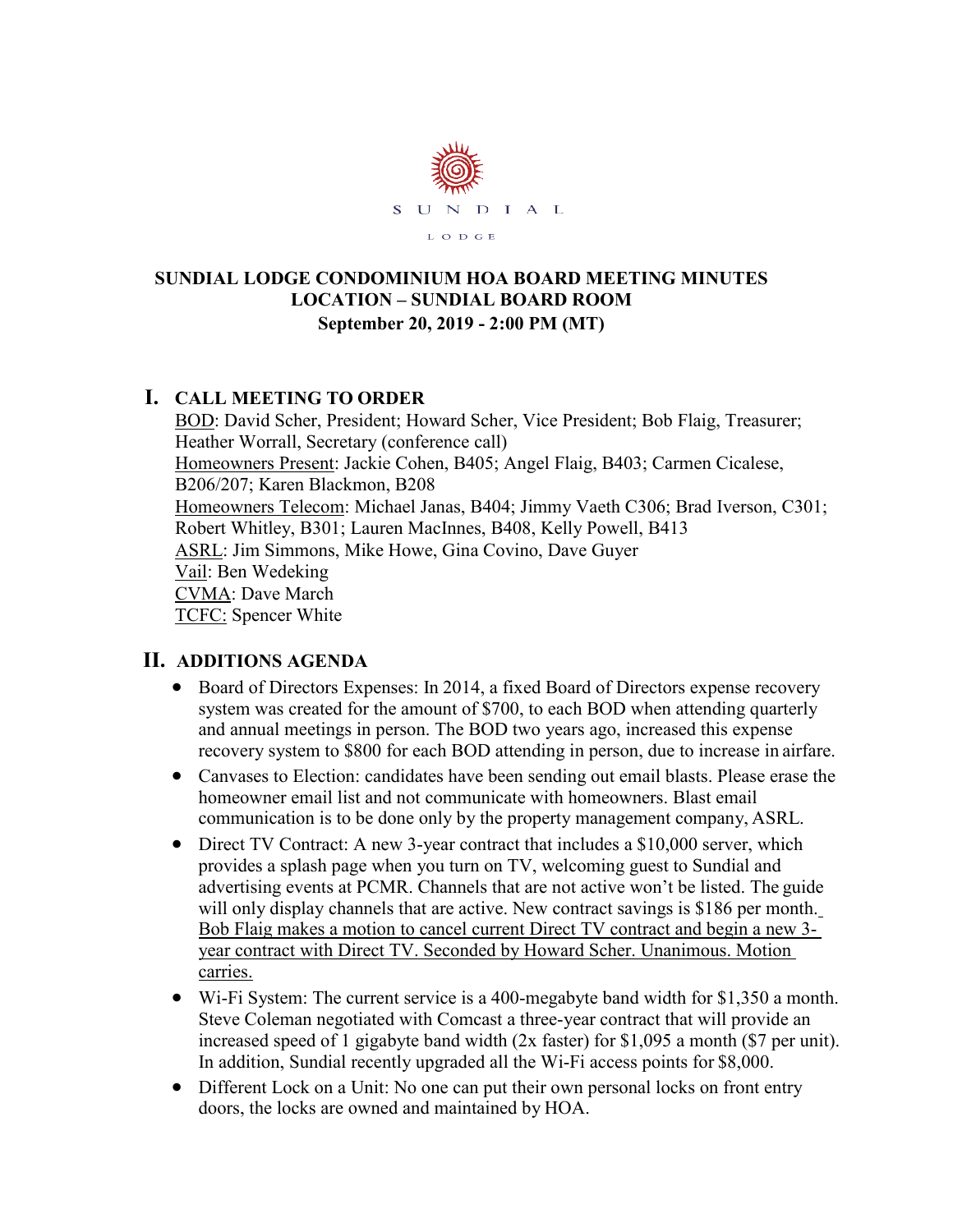- $\bullet$  3<sup>rd</sup> Floor Hot Tub Age Restriction: Hot tub be restricted for use of 14 years of age and older. Children are jumping and snorkeling in the hot tub. Some homeowners are in favor of this restriction, while others believe it would affect the family guest experience/nightly rental program. A suggestion was made to create a sign saying "children must be accompanied by adults," "no jumping" or a set of rules. This topic will be discussed further by the board and brought up at a later date.
- Elevator Upgrade: The elevator is slow and takes a long time to arrive to each floor. An elevator company, Sen Krupp comes monthly and inspects the elevators, which are working correctly/safely; in addition, every two years a state inspection is performed. The elevators are 20 years old, and without replacing the whole system, there isn't a way they can move faster. Next year, the capital reserve has allocated \$75k to upgrade the cabins, but there is nothing 10 years out to address the speed. A possibility is to use this \$75k to fund replacing one (1) elevator. Dave Guyer will meet with elevator contractor to find out the cost and the process to do that.

### **III. APPROVE MEETING MINUTES**

• David Scher made a motion to approve the June 4<sup>th</sup>, 2019 Qt. BOD Meeting Minutes. Seconded by Bob Flaig. Unanimous. Motion carries.

## **IV. MAINTENANCE REPORT**

- HVAC fan coil motor replacements in rooms  $\&$  hallways as needed basis
- HVAC filters in all rooms and common area currently being replaced
- Cement repair on exterior columns of building completed
- Back side of B Bldg. by Cooling Towers excavated flat, weed barrier installed, mulch & stone laid for proper drainage / games available for guests & owners (corn-hole)
- Building Controls system being installed/completion early December
- New Wi-Fi access points added throughout the building
- Building & Grounds prepped for Winter sprinklers blown out / heat tape checked, plants, shrubs & flowers trimmed back, etc.
- Balcony patios 11 caulked  $&$  floors painted

### **V. FINANCIAL UPDATES**

- Monthly Financial Review
	- o Capital Reserve fund anticipated to end on April 30, 2020 at 1 million dollars, at a 31% funded reserve.
	- o Association was \$20k ahead of budget. Driving this number is \$5,000 of extra income from reimbursement by Lift hotel's electrical outage. In addition, to the room rentals, \$15,000 above budget.
	- o Savings in electricity: \$7,500 YTD.
	- o No delinquent payments by homeowners.
	- $\circ$  The 20<sup>th</sup> of each month, HOA Controller, Mike Howe provides a detailed financial report (financial statements, balance sheet and variance report on every single line item).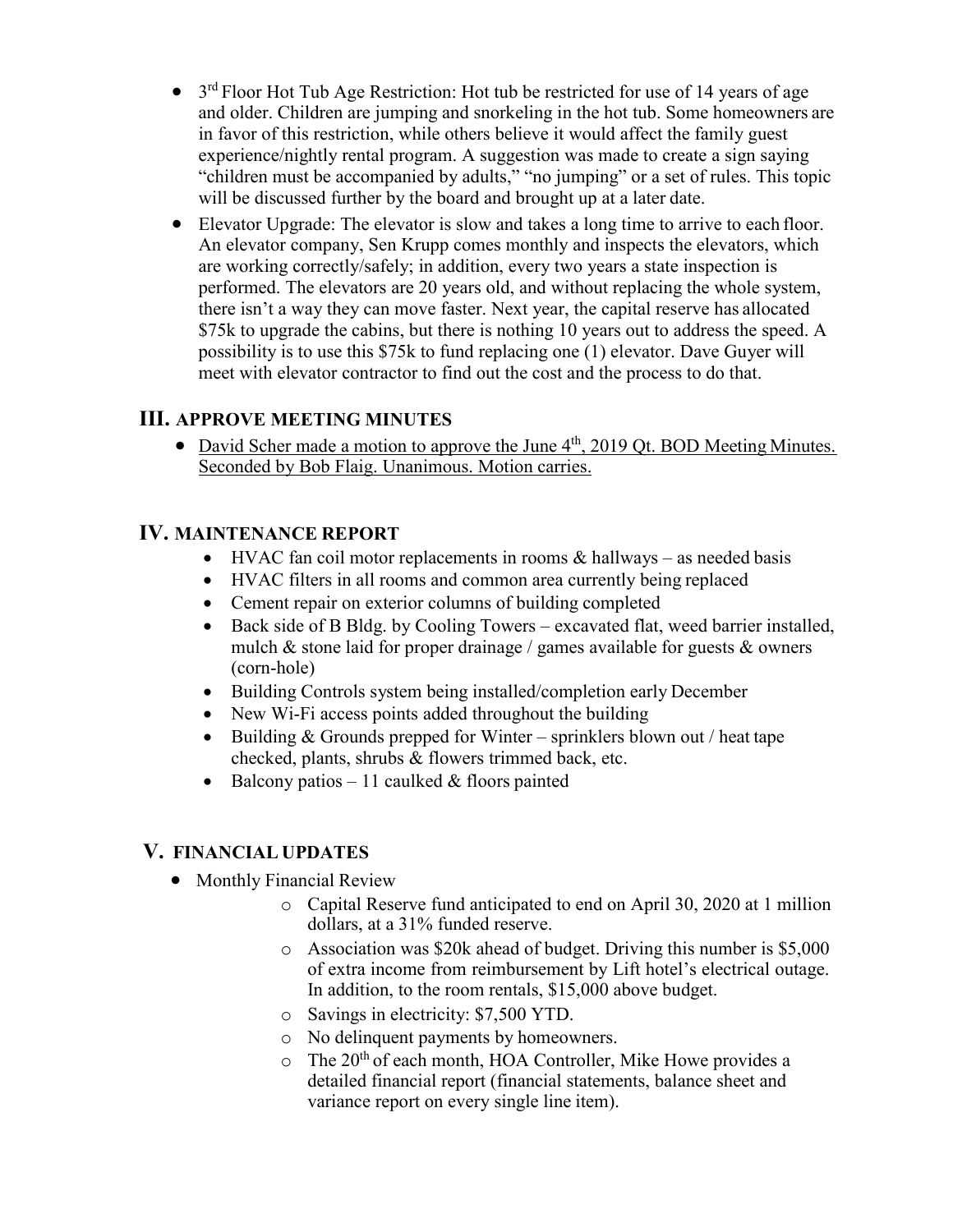### **VI. CANYONS VILLAGE UPDATE**

#### A. CVMA

- New Events: July 3rd Celebration, Tour of Utah, Oktoberfest and Wine Festival
- Convention center feasibility study underway
- Signage plan underway throughout Canyons
- Continued public safety staffing at Sundial roundabouts for events and weekends
- Ride Amigos and Canyons Village Connect: app based free rideshare for anyone who is coming and going from Park City. Partnering with Park City Mountain, Deer Valley and PC Municipal. Canyons Village Connect hours: 7:00 am- 10:00 pm, 11/22 - 4/12
- APEX to be completed in November 2019, 63 units
- RC 22- Lift completed in October, 61 units
- RC17 Pendry-August 2020, 150 units
- RC14- Yotel Pad, August 2020, 144 micro units
- Employee housing, completing site plan and architectural design. Begins next summer, will be completed prior to 2023, per county regulations
- Blackstone across from Cabriolet parking lot will be completed within the next month, 120 units
- White Pine Canyon finishing Phase 1, 5 townhomes
- Ascent, across Waldorf will begin next spring dependent of county permits
- Veridian, began construction last month of 24 homes
- Canyons Resort Dr. extension and roundabout open. Landscaping and signage will begin shortly

### B. TCFC

- Presented the master plan map (emailed to homeowners).
- All the items in the master plan will continue to help/alleviate the congestion/ parking drop off at Sundial court.
- After the development of RC17-Pendry and completion of Lift there will be a new auto courtyard directly across the street from the Sundial court yard, which will incorporate a shuttle drop off, valet and a turnaround area.
- TCFC is working with Vail to create a new parking structure and surface parking (1,600 stalls) at the lower village Cabriolet. There will be 4 drop off lanes and shuttle/bus stop. This will be the main drop off area for PCMR.
- Signage will be created /visible to navigate guests to the appropriate parking/drop off areas.
- RC-5, adjacent to the top of Cabriolet/village area and Westgate. A 5 story building, lowest level will be a parking lot and a drop off/pick up, accessed off of Grand Summit Dr. An elevator will bring guests up to the village area. Vail intends to have ski school, kid's campus, bathrooms, Starbucks and offices in this building. Residential units possibly on  $5<sup>th</sup>$  floor.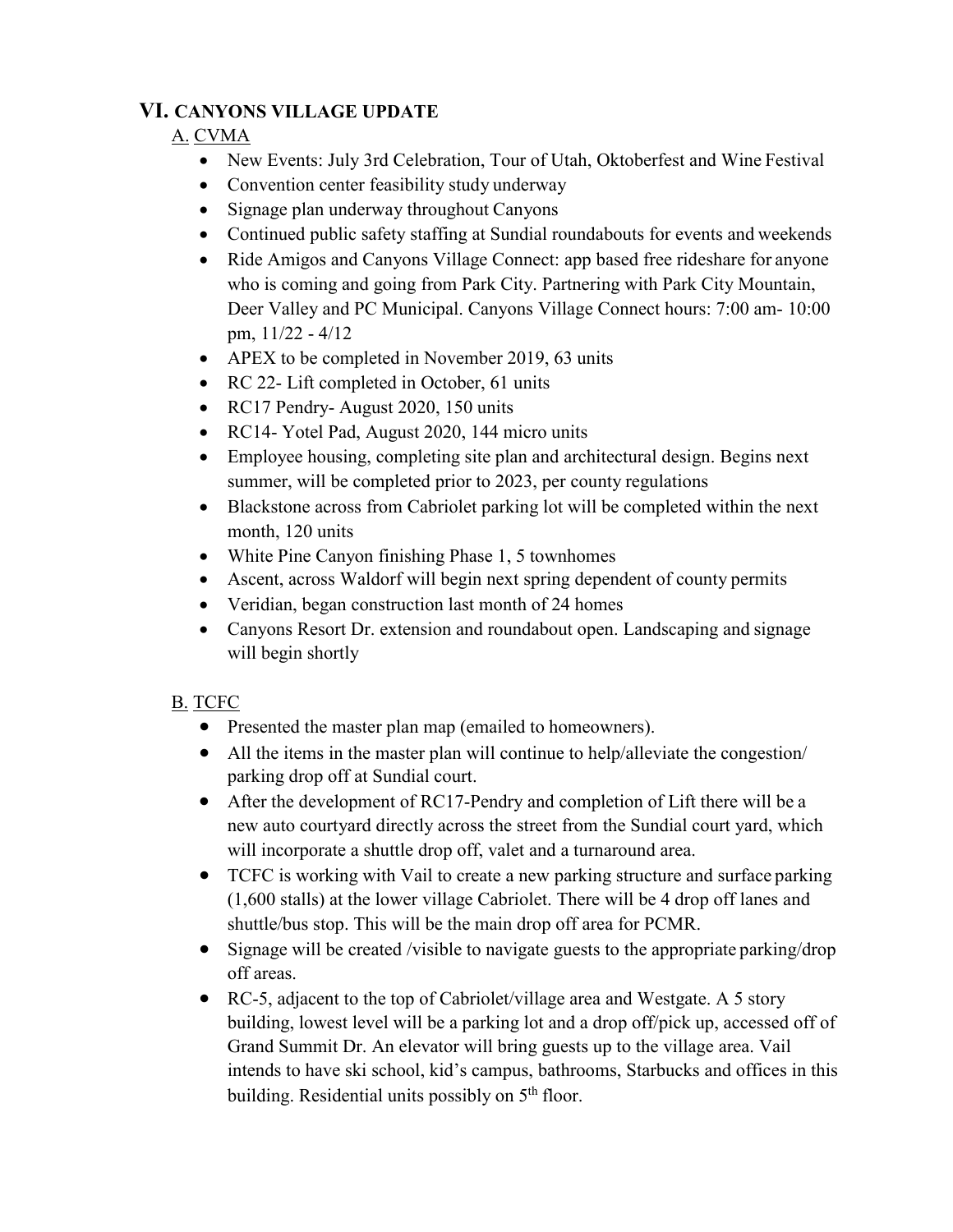- With the expansion of lower village Cabriolet parking and completion of RC-5 and RC-17, this will alleviate the traffic at Sundial court.
- On Thursday, 9/19/2019, Sundial HOA, TCFC and County met to discuss the development of Canyons base and how Sundial can protect itself from massive amount of traffic. 2019-2020 a traffic management system will be in place, by 2021 the construction mentioned above will be completed and the Sundial Lodge will not be the hub for drop offs.
- Current Vail offices in village, will become an Asian restaurant and a yoga apparel retail store.
- Sunrise ski lift 2021. Deciding on 2 options: 1.) base to Red Pine Village or 2.) base to Lookout. A 4 passenger chair or 8-10 passenger gondola.
- Over & Out ski lift opening this year, taking people from base of Tombstone, above the existing Sunrise lift.
- TCFC and Sundial need to discuss an easement for access from Canyons Resort Dr. to High Mt. Rd. TCFC is requesting Sundial to move the easement from existing High Mt. Rd to the new alignment of High Mt. Rd.
- Working with HOA Manager, Jim Simmons and CVMA to provide a new Sundial trash location adjacent to Sundial commercial garage, to be completed in 2021. Enclosure with cover, would house 3x 4yd dumpsters, with landscaping around the area. This land is owned by TCFC and an easement would be granted to Sundial HOA or the CVMA. Expenses would be paid by TCFC, on the conditions that the Sundial HOA move their current High Mt. Rd. land easement. Negotiation in progress with legal advice from Wrona & Dubois Attorney, Melyssa Davidson, J.D.

# **VII. HOA Update**

### A. Laundry Service

- Laundry equipment will be moved to current fitness room on the expense of ASRL. ASRL will transfer, vent, install and renovate room for \$30k.
- Existing laundry equipment is being sold to ASRL for \$1 and ASRL will sign a 3-year contract, renting the space for \$500 a month, in addition to a negotiated rate on pool towels. ASRL will pay for the maintenance of machines and the utility use of water, sewer and electric.
- Motion made by Howard Scher that the laundry room will be moved to current fitness room. Equipment will be owned and maintained by ASRL. ASRL will have a 3-year lease of \$500 a month, plus utilities; in addition to Sundial receiving a discount on pool towels, seconded my Bob Flaig. All in favor, unanimous. Motion carries.

### B. Fitness Center

• New fitness room will be where the current laundry room is located, on the ground level of B building. It is 1,300 sq. feet, the size of a small